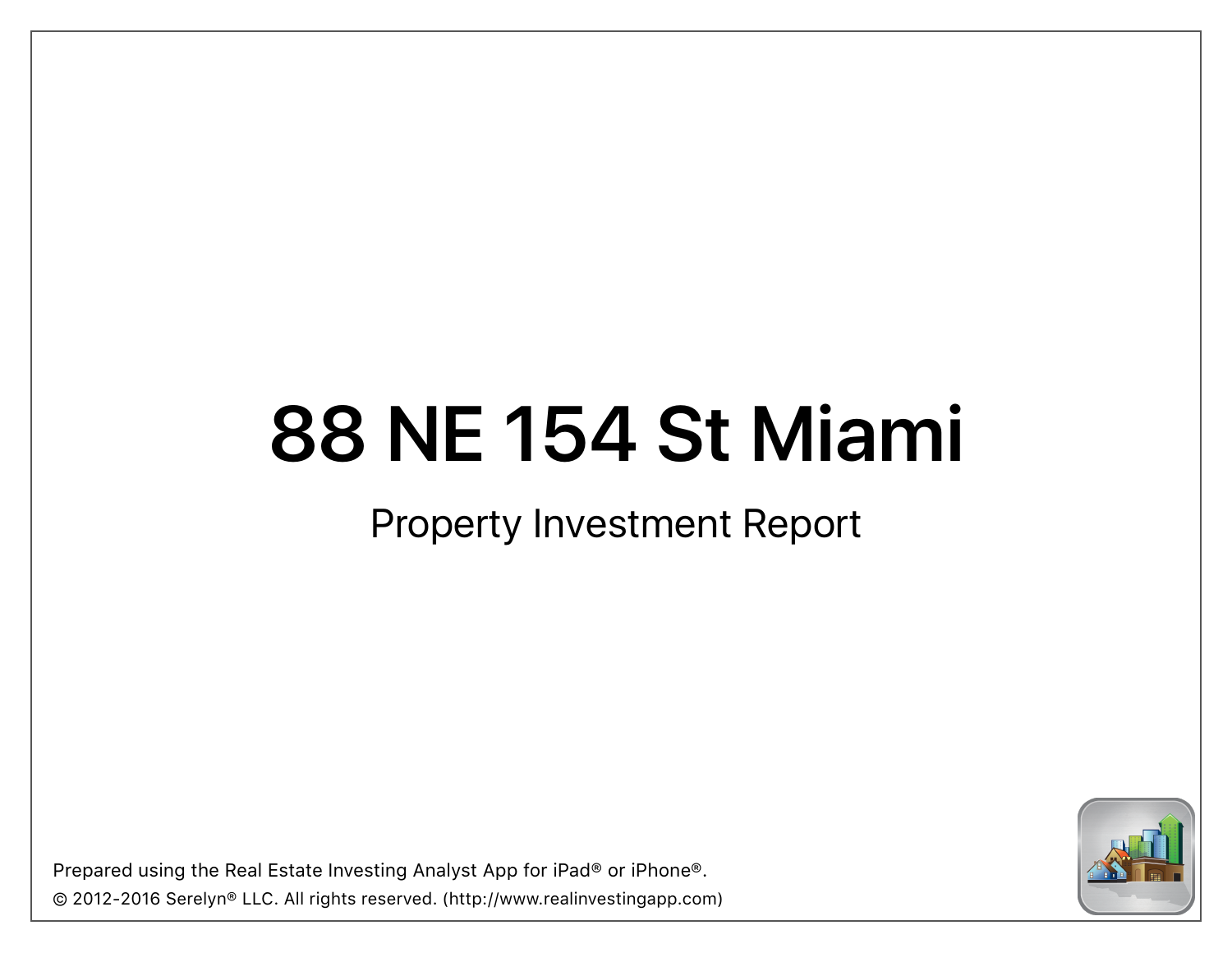

Asking Price: \$375,750

Square Feet: 3,120

Address: 88 NE 154th St Miami, FL 33162 United States

#### **5-Year Cash Flow Projection**

|                                | <b>Yr. 1</b> | Yr. 2     | <b>Yr. 3</b> | <b>Yr. 4</b> | <b>Yr. 5</b> | <b>CAGR%</b> |
|--------------------------------|--------------|-----------|--------------|--------------|--------------|--------------|
| <b>Rental Income</b>           | 59,400       | 60,885    | 62,407       | 63,967       | 65,566       | 2.5%         |
| <b>Vacancy Rate</b>            |              |           |              | $-0$         |              |              |
| <b>Other Revenues</b>          |              |           |              |              |              |              |
| <b>Revenues</b>                | \$59,400     | \$60,885  | \$62,407     | \$63,967     | \$65,566     | 2.5%         |
| <b>Expenses</b>                | $-17,325$    | $-17,758$ | $-18,202$    | $-18,657$    | $-19,124$    | 2.5%         |
| <b>Net Operating Income</b>    | \$42,075     | \$43,127  | \$44,205     | \$45,310     | \$46,443     | 2.5%         |
| Financing                      |              |           |              |              |              | nm           |
| <b>Non-Real Estate Taxes</b>   |              |           |              |              |              | nm           |
| <b>Operating Cash Flows</b>    | \$42,075     | \$43,127  | \$44,205     | \$45,310     | \$46,443     | 2.5%         |
| <b>Capital Expenditures</b>    |              |           |              |              |              |              |
| <b>Purchase Expenses</b>       | 7,515        |           |              |              |              |              |
| <b>Operating Expense Ratio</b> | 29.2%        | 29.2%     | 29.2%        | 29.2%        | 29.2%        |              |

Prepared using the Real Estate Investing Analyst App for iPad® or iPhone®. (http://www.realinvestingapp.com) Page 2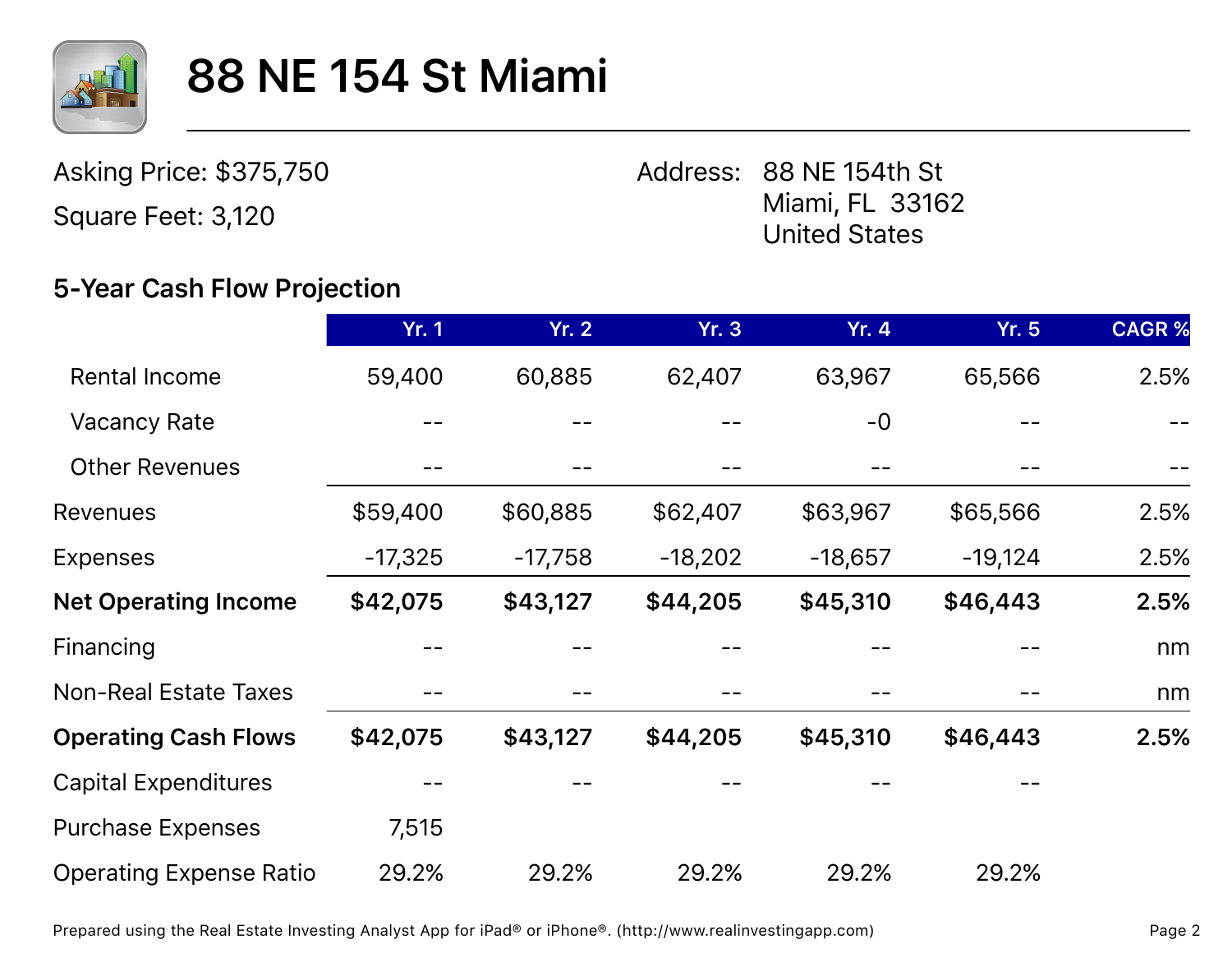

Offer Price: \$375,750 (100% of Asking Price)

Price per Square Foot: \$120

#### **5-Year Valuation Metrics**

|                              | Yr. 1 | Yr. 2 | Yr. $31$ | <b>Yr. 4</b> | Yr.5  |
|------------------------------|-------|-------|----------|--------------|-------|
| <b>Capitalization Rate</b>   | 11.2% | 11.5% | 11.8%    | 12.1%        | 12.4% |
| Cash on Cash Return          | 11.0% | 11.3% | 11.5%    | 11.8%        | 12.1% |
| Internal Rate of Return      | 4.0%  | 8.6%  | 10.3%    | 11.1%        | 11.6% |
| <b>Gross Rent Multiplier</b> | 6.3x  | 6.2x  | 6.0x     | 5.9x         | 5.7x  |

#### **Loan Balances & Projected Equity**

|                     | Yr. 1     | Yr. 2     | <b>Yr. 3</b> | <b>Yr. 4</b> | <b>Yr. 5</b> |
|---------------------|-----------|-----------|--------------|--------------|--------------|
| <b>Market Value</b> | \$383,265 | \$390,930 | \$398,749    | \$406,724    | \$414,858    |
| Loan Balances       | --        | --        |              | --           |              |
| <b>Equity</b>       | \$383,265 | \$390,930 | \$398,749    | \$406,724    | \$414,858    |
| Loan-to-Value       | 0.0%      | 0.0%      | 0.0%         | 0.0%         | $0.0\%$      |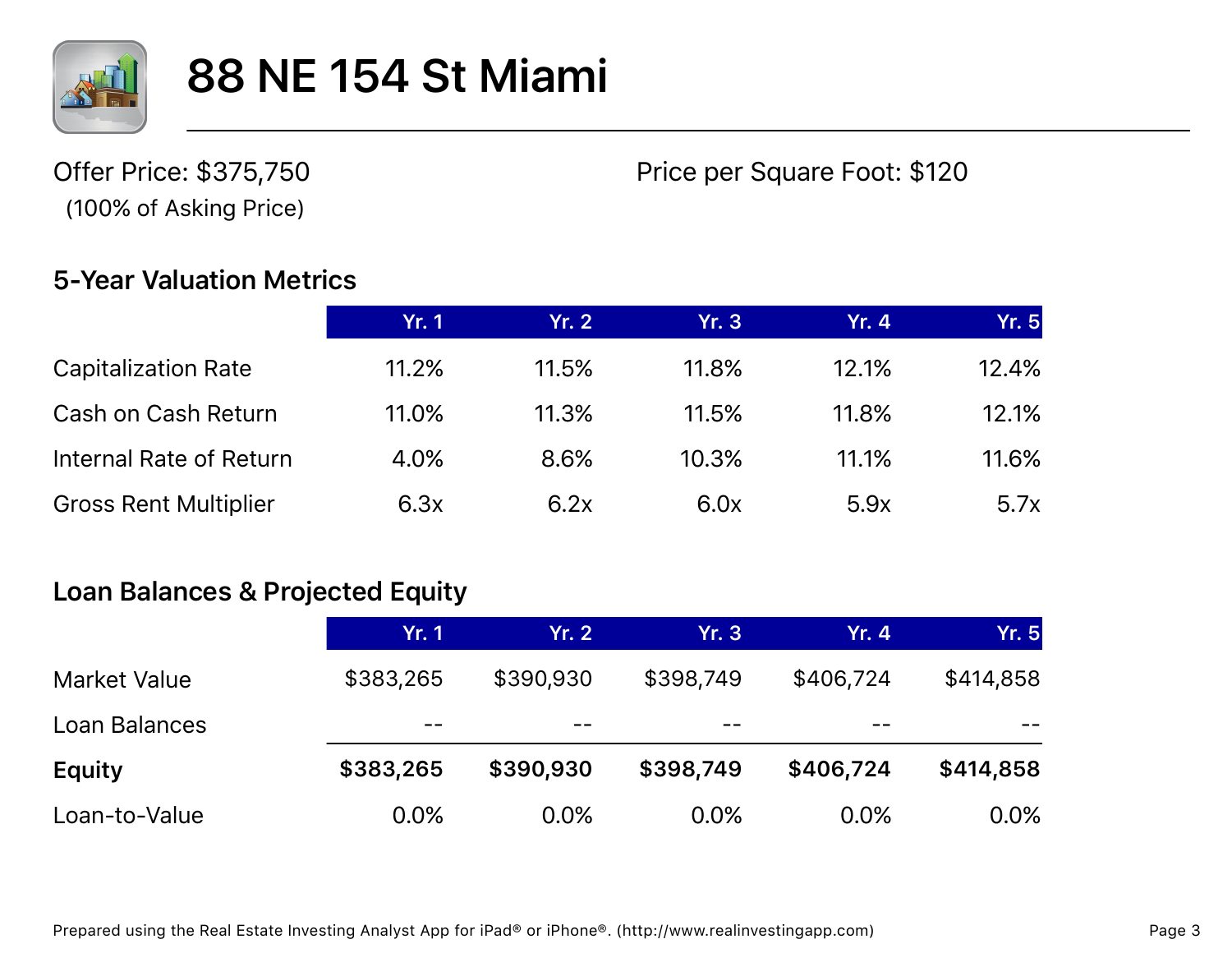

Asking Price: \$375,750

Square Feet: 3,120

Address: 88 NE 154th St Miami, FL 33162 United States

#### **35-Year Cash Flow Projection**

|                                | <b>Yr. 10</b> | <b>Yr. 15</b> | <b>Yr. 20</b> | <b>Yr. 25</b> | <b>Yr. 30</b> | <b>Yr. 35</b> |
|--------------------------------|---------------|---------------|---------------|---------------|---------------|---------------|
| <b>Rental Income</b>           | 74,182        | 83,931        | 94,960        | 107,438       | 121,557       | 137,530       |
| <b>Vacancy Rate</b>            | $-6,977$      | $-7,894$      | $-8,931$      | $-10,104$     | $-11,432$     | $-12,935$     |
| <b>Other Revenues</b>          |               |               |               |               |               |               |
| <b>Revenues</b>                | \$67,206      | \$76,037      | \$86,029      | \$97,334      | \$110,124     | \$124,595     |
| <b>Expenses</b>                | $-19,602$     | $-22,177$     | $-25,092$     | $-28,389$     | $-32,120$     | $-36,340$     |
| <b>Net Operating Income</b>    | \$47,604      | \$53,860      | \$60,937      | \$68,945      | \$78,005      | \$88,255      |
| Financing                      |               |               |               |               |               |               |
| <b>Non-Real Estate Taxes</b>   |               |               |               | --            |               |               |
| <b>Operating Cash Flows</b>    | \$47,604      | \$53,860      | \$60,937      | \$68,945      | \$78,005      | \$88,255      |
| <b>Operating Expense Ratio</b> | 29.2%         | 29.2%         | 29.2%         | 29.2%         | 29.2%         | 29.2%         |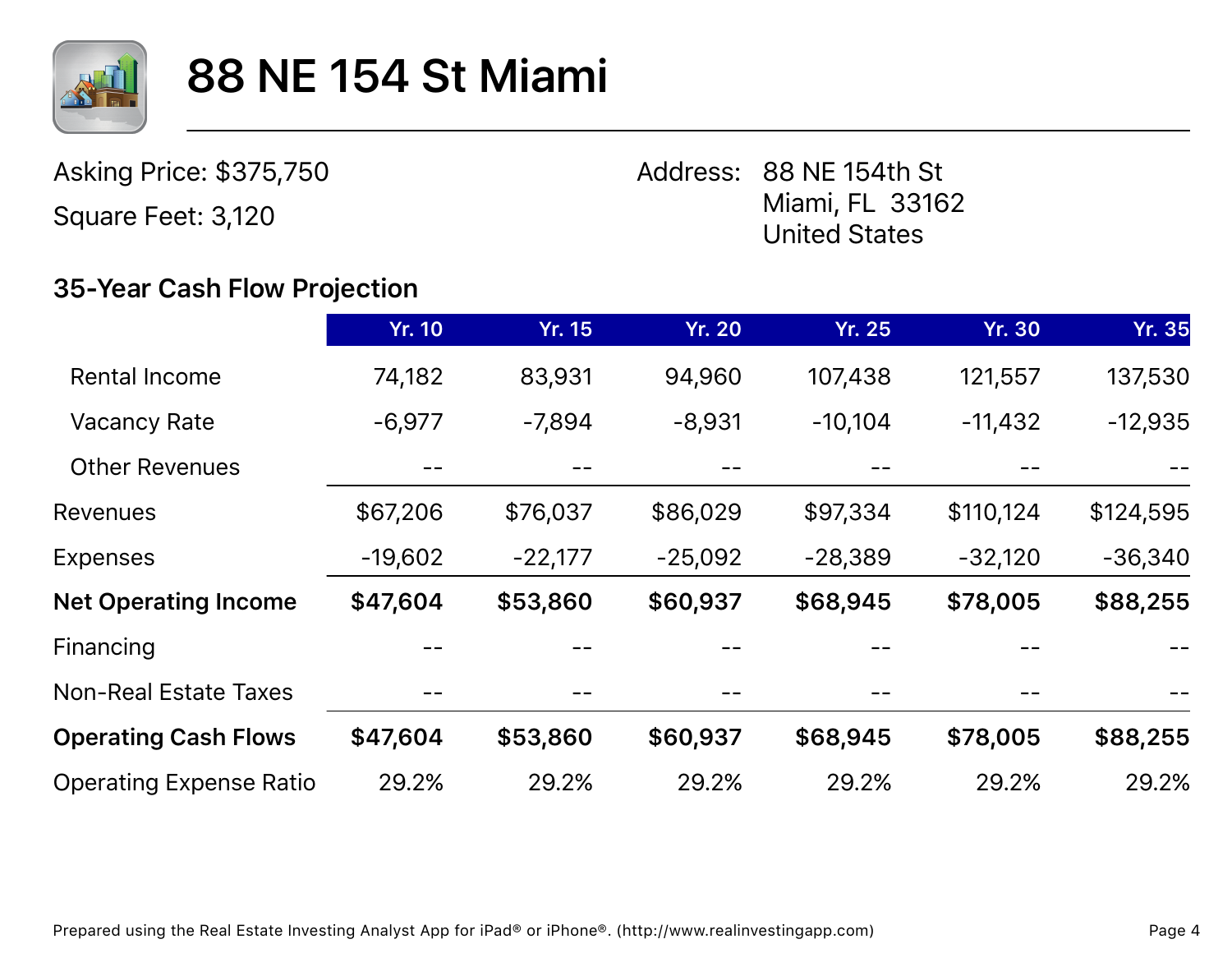

Offer Price: \$375,750 (100% of Asking Price)

Price per Square Foot: \$120

#### **35-Year Valuation Metrics**

|                              | <b>Yr. 10</b> | Yr. 15 | <b>Yr. 20</b> | <b>Yr. 25</b> | <b>Yr. 30</b> | <b>Yr. 35</b> |
|------------------------------|---------------|--------|---------------|---------------|---------------|---------------|
|                              |               |        |               |               |               |               |
| <b>Capitalization Rate</b>   | 14.0%         | 15.8%  | 17.9%         | 20.3%         | 22.9%         | 25.9%         |
| Cash on Cash Return          | 13.7%         | 15.5%  | 17.6%         | 19.9%         | 22.5%         | 25.4%         |
| Internal Rate of Return      | 12.6%         | 13.0%  | 13.2%         | 13.3%         | 13.4%         | 13.4%         |
| <b>Gross Rent Multiplier</b> | 5.1x          | 4.5x   | 4.0x          | 3.5x          | 3.1x          | 2.7x          |

#### **Loan Balances & Projected Equity**

|                     | <b>Yr. 10</b> | <b>Yr. 15</b> | <b>Yr. 20</b> | <b>Yr. 25</b> | <b>Yr. 30</b> | <b>Yr. 35</b> |
|---------------------|---------------|---------------|---------------|---------------|---------------|---------------|
| <b>Market Value</b> | \$458,037     | \$505,710     | \$558,345     | \$616,457     | \$680,619     | \$751,458     |
| Loan Balances       | --            | $- -$         | $- -$         | --            |               |               |
| <b>Equity</b>       | \$458,037     | \$505,710     | \$558,345     | \$616,457     | \$680,619     | \$751,458     |
| Loan-to-Value       | 0.0%          | 0.0%          | 0.0%          | 0.0%          | 0.0%          | $0.0\%$       |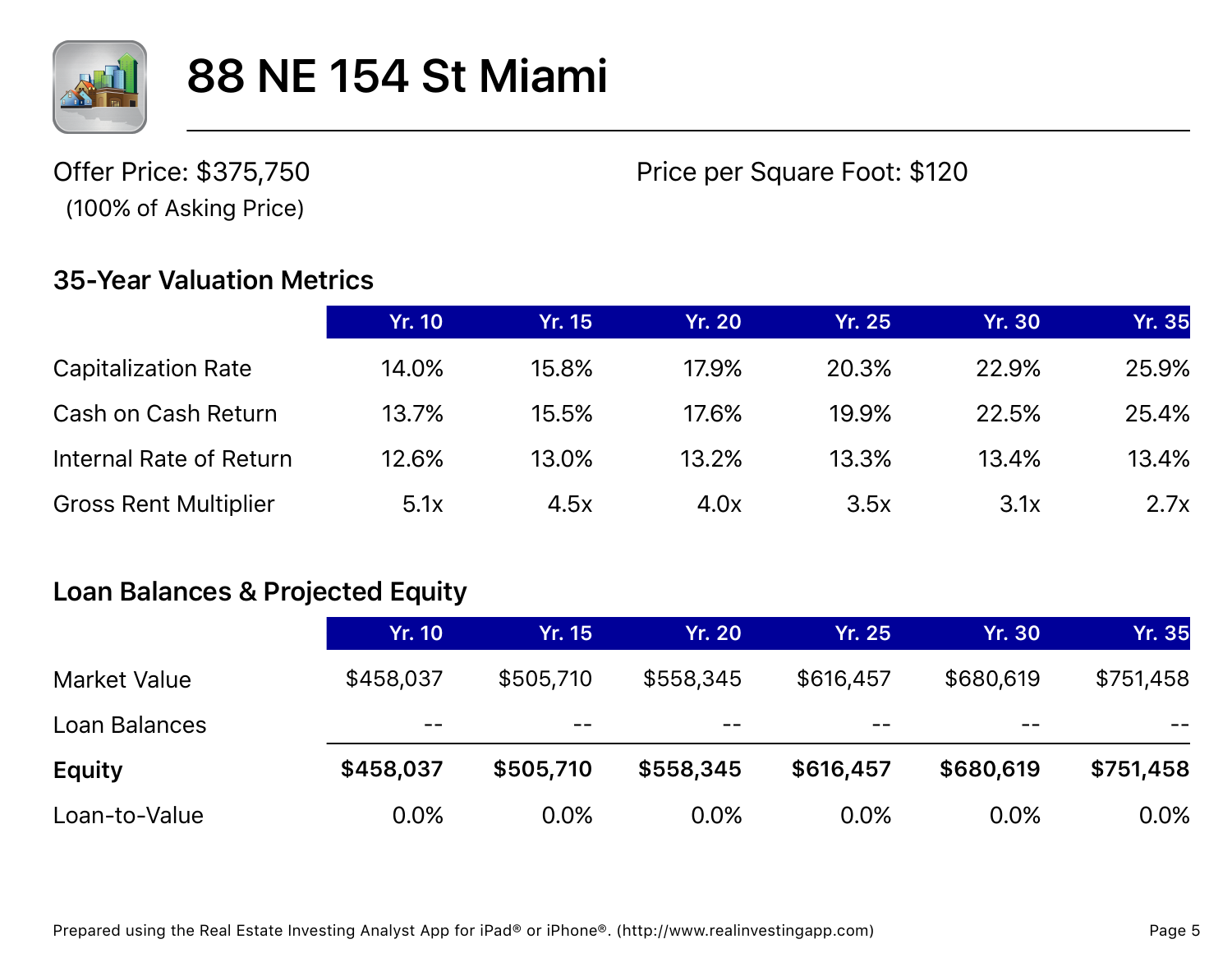

| <b>Financing Assumptions</b> |                           | <b>Year 1 Expenses</b>     |          |
|------------------------------|---------------------------|----------------------------|----------|
| Cash Equity:                 | \$383,265                 | <b>RE Taxes Incl Trash</b> | 5,325    |
|                              | (100% of Total Financing) | Maintenance                | 1,200    |
|                              |                           | <b>Insurance Fire Only</b> | 2,400    |
| 1st Mortgage:                | \$0                       | Electric                   | 6,000    |
|                              | (0% of Total Financing)   | Water                      | 1,200    |
| Term:                        | 0 yrs.                    | Cable                      | 1,200    |
| Rate:                        | 0.00%                     | <b>Total</b>               | \$17,325 |
| <b>Annual Payment:</b>       | \$0                       |                            |          |
| <b>Debt Coverage Ratio:</b>  | 0.00                      |                            |          |
| 2nd Mortgage:                | \$0                       |                            |          |
|                              | (0% of Total Financing)   |                            |          |
| Term:                        | 0 yrs.                    |                            |          |
| Rate:                        | 0.00%                     |                            |          |
| <b>Annual Payment:</b>       | \$0                       |                            |          |
| <b>Debt Coverage Ratio:</b>  | 0.00                      |                            |          |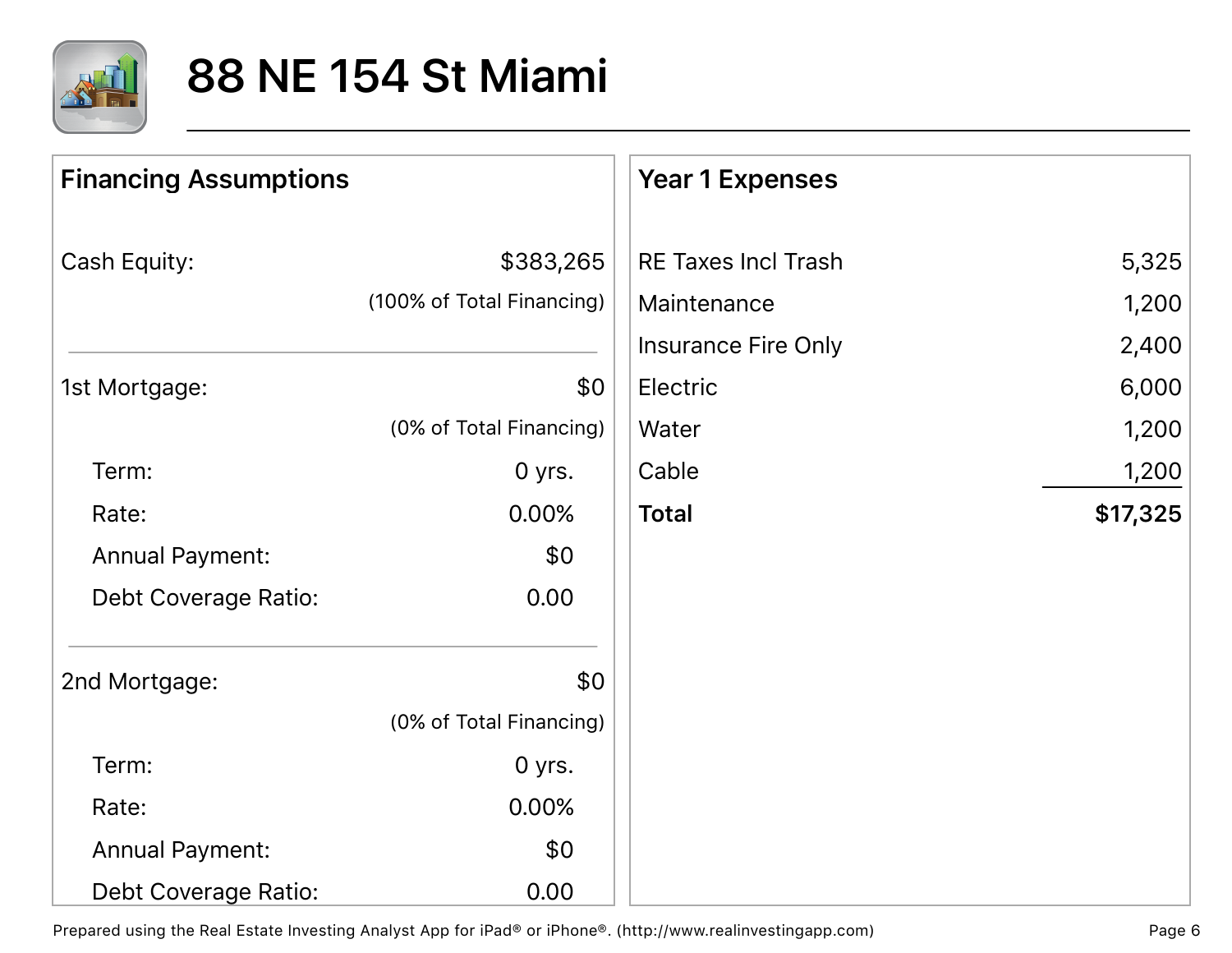

#### **Rent Roll**

| <b>Residential</b> |               |       | <b>Square</b> | <b>Monthly</b> |             | Annual | <b>Yr. 1</b>                                      |
|--------------------|---------------|-------|---------------|----------------|-------------|--------|---------------------------------------------------|
| <b>Name</b>        | <b>Status</b> | B/B   | Feet          | Rent           | per Sq. Ft. | Rent   | CapEx                                             |
| 2/2                | <b>Market</b> | $- -$ |               | 1,300          | nm          | 15,600 |                                                   |
| 1/1                | <b>Market</b> | $- -$ | --            | 850            | nm          | 10,200 | $\overline{\phantom{m}}$ $\overline{\phantom{m}}$ |
| Studio             | Market        | $- -$ |               | 700            | nm          | 8,400  | $\overline{\phantom{m}}$ $\overline{\phantom{m}}$ |
| Studio 2           | <b>Market</b> |       |               | 700            | nm          | 8,400  | $\overline{\phantom{m}}$ $\overline{\phantom{m}}$ |
| Studio 3           | <b>Market</b> | --    |               | 700            | nm          | 8,400  | $\overline{\phantom{m}}$ $\overline{\phantom{m}}$ |
| Studio 4           | <b>Market</b> | --    |               | 700            | nm          | 8,400  | $\overline{\phantom{m}}$ $\overline{\phantom{m}}$ |
| <b>Sub-Totals:</b> |               |       |               | 4,950          |             | 59,400 |                                                   |